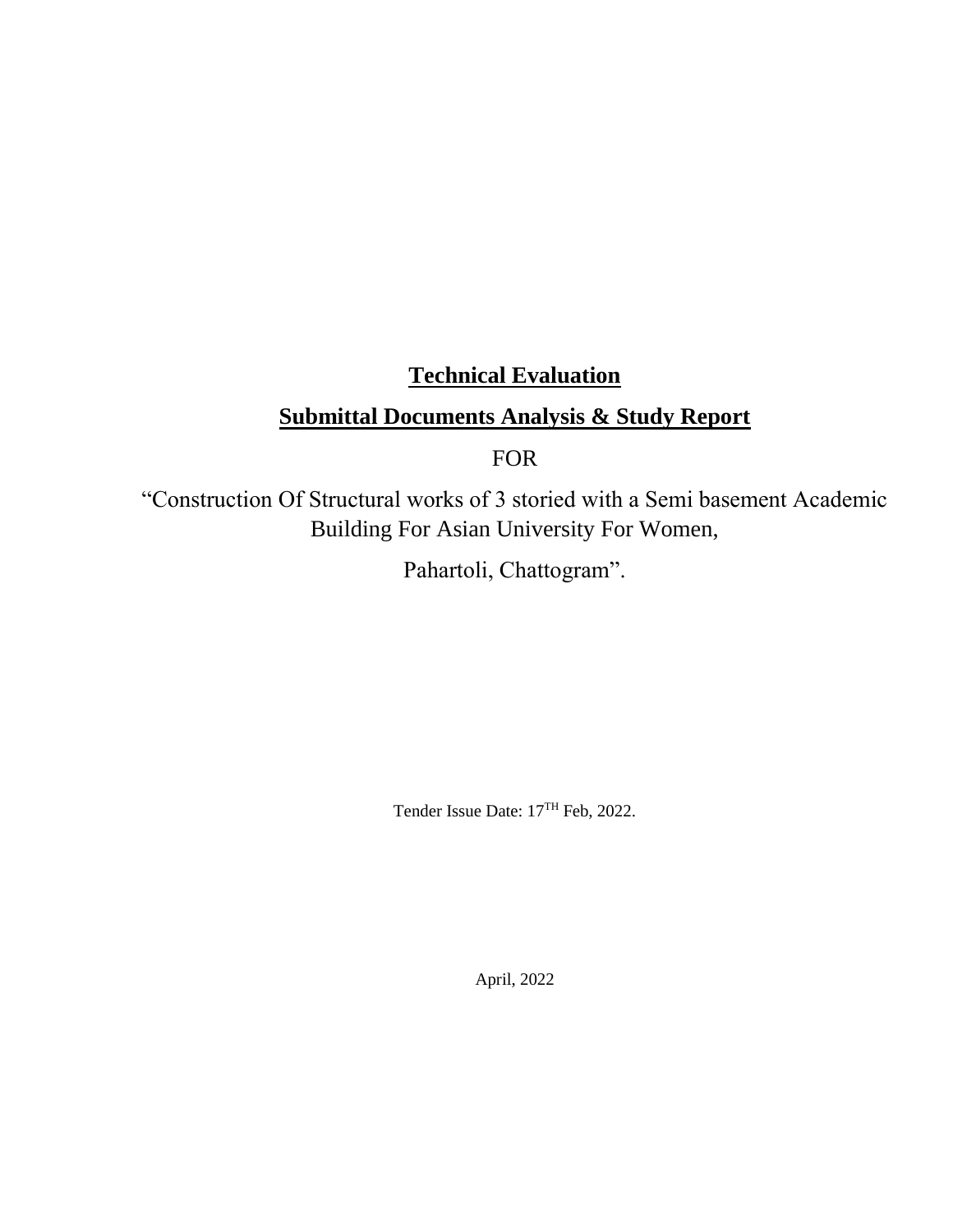#### **Name Of The Project :**

Construction Of Structural works of 3 storied with a Semi basement Academic Building For Asian University For Women, Pahartoli, Chattogram".

#### **Procedures for Evaluation of Tenders**

Stage I – Preliminary Examination of Tenders, and Detailed Examination of the Tenderers' Technical Submission to determine Responsiveness of Tenders . Tenders which fulfilled the full requirements of the Tender Documents as summarized in Stage I will be considered Substantially Responsive and will progress to Stage II.

An evaluation on the Submitted report by TEC ( Technical Evaluation Committee) , has been done with the following expert team members :

- 1. Eng. Shamsul Alam B. Eng ( Civil), BUET . 40 yrs Of Experience As Structural Engineer.
- 2. Architect Nazli Hussain USGBC Faculty, U.S. Green Building Council. B. Arch ( BUET). 14 yrs Of Experience As Sustainable Architect.
- 3. Eng. Mamun Ferdous B. Eng ( Mech), BUET. 15 yrs Of Experience As Mechanical Engineer.

Stage II – Financial Evaluation of Tenders Substantially Responsive Tenders will be subjected to a Financial Evaluation (Will be done after current stage  $- I$ )

#### **Stage I – Examination of Tenders and Determination of Responsiveness**

The following checks were applied at the examination of Tenders and Determination of Responsiveness:

(a) Verification:

Attention was directed toward deficiencies that, Simple omissions or mistakes occasioned by human error were ignored and were not grounds for rejection of Tenders. Tenders were checked for validity and signatures of authorized persons authenticated. Tenderers in joint venture were checked for joint venture agreement. All copies of the Tender were compared with the original and corrected accordingly, where necessary.

(b) Eligibility:

The Tenderers and related goods and services were checked for nationality or a juridical entity from an eligible source country. In the case of plant and equipment, this eligibility test was applied only to the finished product offered in the Tender and to its major and clearly identifiable components. The Tenderer (including all members of a joint venture and subcontractors) were checked for any relationship with the firm that has provided related consulting services on the project.

(c) Tender Security: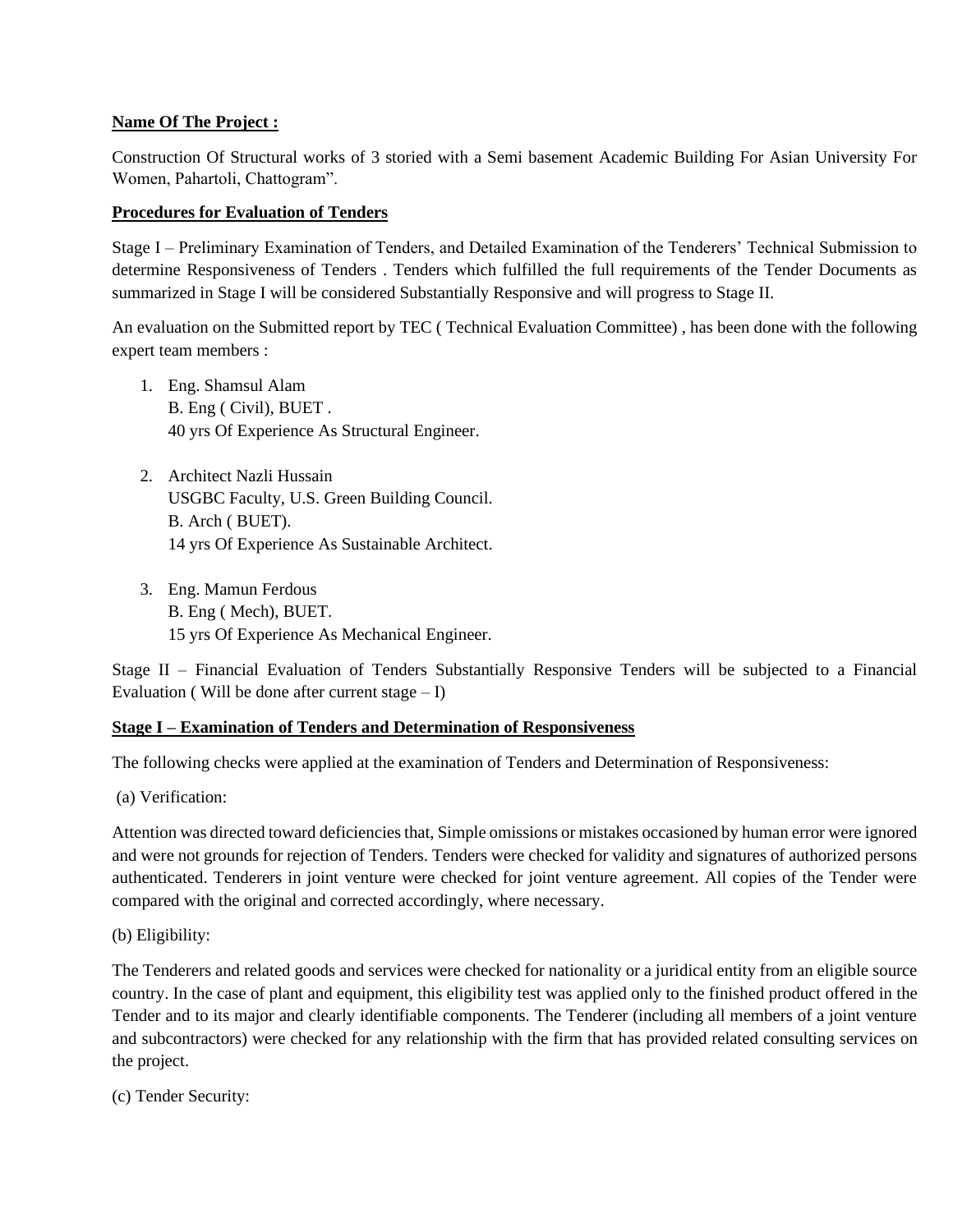The Tender security was checked for conformity to the requirements in terms of validity and amount. The Tender security was checked for consistency with the wording of the Tender security form provided in the Tender Documents. Copies of the Tender security or submissions of a counter guarantee were rejected.

(d) Completeness of Tender:

Tenders were checked for completeness of required items and documentation. Tenders were checked for any erasures, interlineations, additions, or other changes that have been made and verified that they were appropriately initialed by the Authorized Representative. Deviations were treated as material or minor deviations.

#### (e) Technical Compliance:

Tenders were further examined to determine whether the Tenderers submitted the necessary Technical Offer as specified in Tender Documents to demonstrate their adequacy to meet the work requirements and completion time.

This involved examination of the following:

- 1 . Company Enlistment Documents
- 2. Article of Memorandum
- 3. Trade License
- 4. VAT & TIN Certificate
- 5. Valid ISO Certificate
- 6. Electrical ABC and Supervisory License
- 7. General Experience
- 8. Specific Experience
- 9. List of Ongoing Project
- 10. Average annual Construction Turnover
- 11. Working Capital or Credit Facilities
- 12. Tender Capacity
- 13. Bank Solvency Certificate
- 14. Personnel List
- 15. Equipment List

#### **We have checked & verified the Tenderer Qualifications, upon the submitted documents:**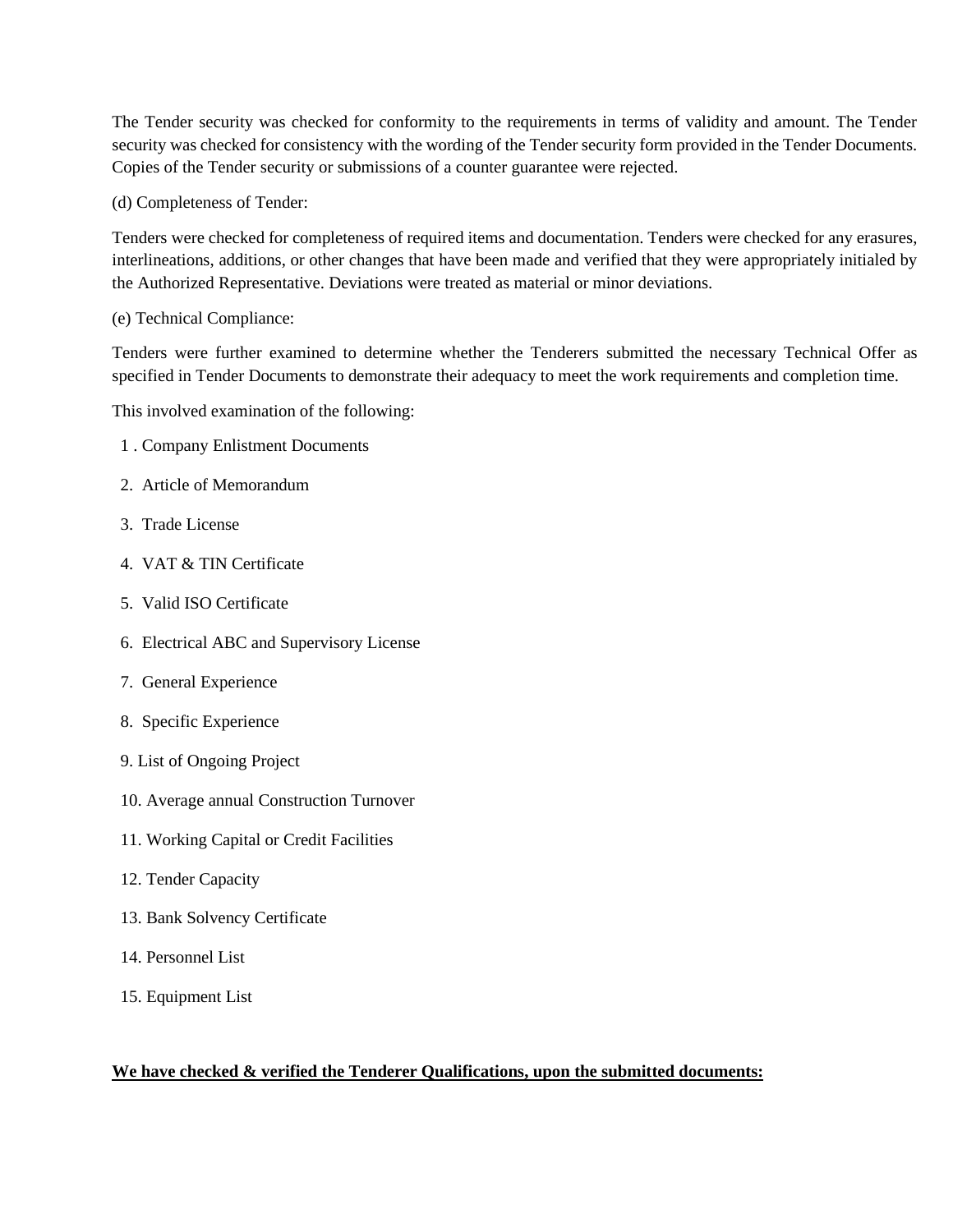|                           | <b>CHECKLIST OF TECHNICAL TENDER SUBMITION REQUIRED ITEMS</b> |                     |                |                   |                      |                    |  |  |
|---------------------------|---------------------------------------------------------------|---------------------|----------------|-------------------|----------------------|--------------------|--|--|
| <b>SL</b>                 |                                                               |                     |                |                   |                      |                    |  |  |
| $\#$                      | <b>ITEM</b><br>Tender Technical offer                         | <b>STARPATH</b>     | <b>SPECTRA</b> | <b>SHAMSUDDIN</b> | <b>CASTLE</b>        | <b>ABC</b>         |  |  |
|                           | Submission Letter (Form                                       |                     |                |                   |                      |                    |  |  |
| A                         | PWD3A-1a)                                                     | ok                  | ok             | ok                | ok                   | ok                 |  |  |
| B                         | <b>Tender Document Purchase</b><br>Receipt                    |                     |                | ok                | ok                   |                    |  |  |
| $\mathsf{C}$              | <b>Bank Guarantee for Tender</b><br>Security (Form PW3A-6)    | 1,00,00,000         |                | 1,00,00,000       | 1,00,00,000          | 1,00,00,000        |  |  |
| D                         | <b>Tender Validity Period</b>                                 |                     |                |                   | 120 Days             |                    |  |  |
| ${\bf E}$                 | Declaration of Litigation History                             |                     |                | ok                | ok                   |                    |  |  |
| $\boldsymbol{\mathrm{F}}$ | Power of Attorney with minutes                                |                     | ok             | ok                | ok                   |                    |  |  |
| G                         | Tender Information Sheet (Form<br><b>PW3A-2)</b>              | ok                  | ok             | ok                | ok                   | ok                 |  |  |
|                           | 1. Company Enlistment<br>Documents                            | ok                  | ok             | ok                | ok                   | ok                 |  |  |
|                           | 2. Article of Memorandum                                      | ok                  | ok             |                   | ok                   | ok                 |  |  |
|                           | 3. Trade License                                              | ok                  | ok             | ok                | $\alpha$             | ok                 |  |  |
|                           | 4. VAT & TIN Certificate                                      | ok                  | ok             | ok                | ok                   | ok                 |  |  |
|                           | 5. Valid ISO Certificate                                      |                     |                | ok                | ok                   |                    |  |  |
|                           | 6. Electrical ABC and<br>Supervisory License                  | ok                  | ok             | ok                | ok                   | ok                 |  |  |
|                           | 7. General Experience                                         | 14 years            | 15 years       | 64 years          | 10 years             | 20 years           |  |  |
|                           | 8. Specific Experience                                        | 14 years            | 15 years       | 15 years          | 5 years              | 20 years           |  |  |
|                           | 9. List of Ongoing Project                                    |                     |                | $\overline{9}$    | 6                    | ok                 |  |  |
|                           | 10. Average annual Construction<br>Turnover                   | A. R.2018--<br>2020 | 2020--2016     | A.R.2015--2020    | $A.R.2016 -$<br>2020 | A.R.2017--<br>2021 |  |  |
|                           | 11. Working Capital or Credit<br>Facilities                   | 20,00,00,000        | 30,00,00,000   | 10,00,00,000      | c.c.20,00,00,000     | 130,00,00,000      |  |  |
|                           | 12. Tender Capacity                                           |                     |                | 134.47 crore      | 348, 47, 52, 227     |                    |  |  |
|                           | 13. Bank Solvency Certificate                                 |                     |                | ok                | ok                   | $\alpha$           |  |  |
|                           | 14. Personnel List                                            | ok                  | ok             | ok                | ok                   | ok                 |  |  |
|                           | 15. Equipment List                                            | ok                  | ok             | ok                | ok                   | ok                 |  |  |
| H                         | Site Organization Plan                                        | ok                  | ok             | ok                | ok                   | ok                 |  |  |
| L                         | Details of works plan with Bar<br>Chart                       | ok                  | ok             | ok                | ok                   | ok                 |  |  |
| J                         | Detailed Statement of work<br>Methodology                     | ok                  | ok             |                   | ok                   | ok                 |  |  |
| K                         | Amendment of Clarification                                    | ok                  | $\alpha$       | ok                | ok                   | ok                 |  |  |
| L                         | Tender Document (duly sealed &<br>signed)                     |                     |                |                   |                      |                    |  |  |
| M                         | Name of ongoing Project                                       | ok                  |                | ok                | ok                   | ok                 |  |  |
| $\mathbf N$               | <b>Completion Project Certificate</b>                         | 11                  | 100            | 13                | $\boldsymbol{7}$     | 39                 |  |  |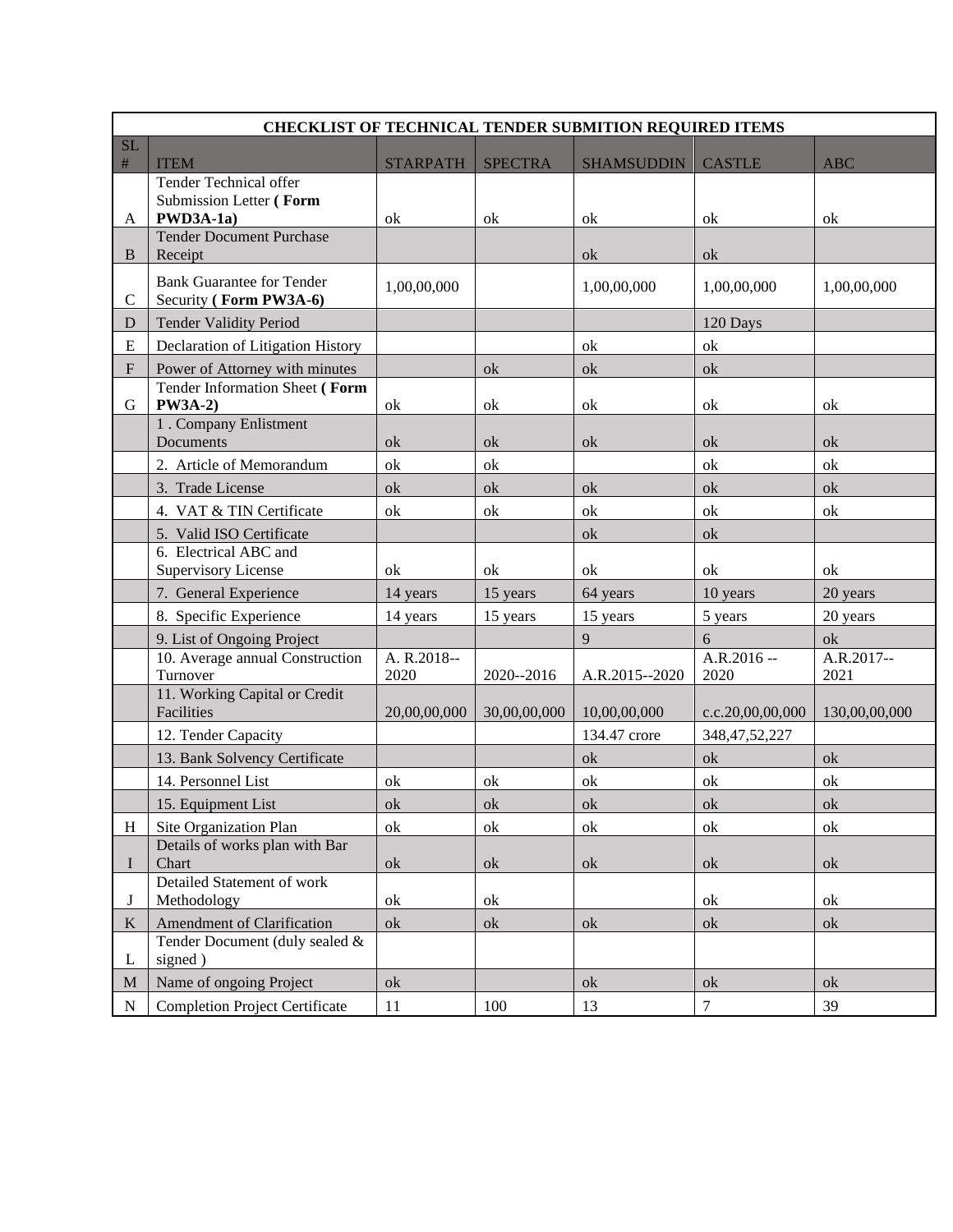# **We have also checked the Summary Of Project Evaluation by TEC. The analysis is described as following:**

| Company<br>Name/Year | 2019-20        | 2018-19           | 2017-18        | 2016-17       | 2015-16          | 2014-15       |
|----------------------|----------------|-------------------|----------------|---------------|------------------|---------------|
|                      |                |                   |                |               |                  |               |
| Starpath             | 711,090,721    | 656,139,843       | 600,965,284    | 542,594,558   |                  |               |
| Spectra              | 11,817,377,435 | 12, 157, 429, 772 | 11,111,493,467 | 6,802,186,041 | 4, 205, 721, 231 | 3,098,385,779 |
| Shamsuddin           | 930, 306, 325  | 832,555,460       | 732,498,570    | 645, 101, 366 | 683,416,043      | 459, 101, 412 |
| Castle               | 2,303,418,135  | 2,452,219,954     | 1,729,055,327  | 1,027,959,720 | 974, 147, 513    |               |
| <b>ABC</b>           | 1,838,440,401  | 1,777,492,385     | 1,709,954,573  | 1,213,719,579 |                  |               |

#### **Total Assets (BDT)**

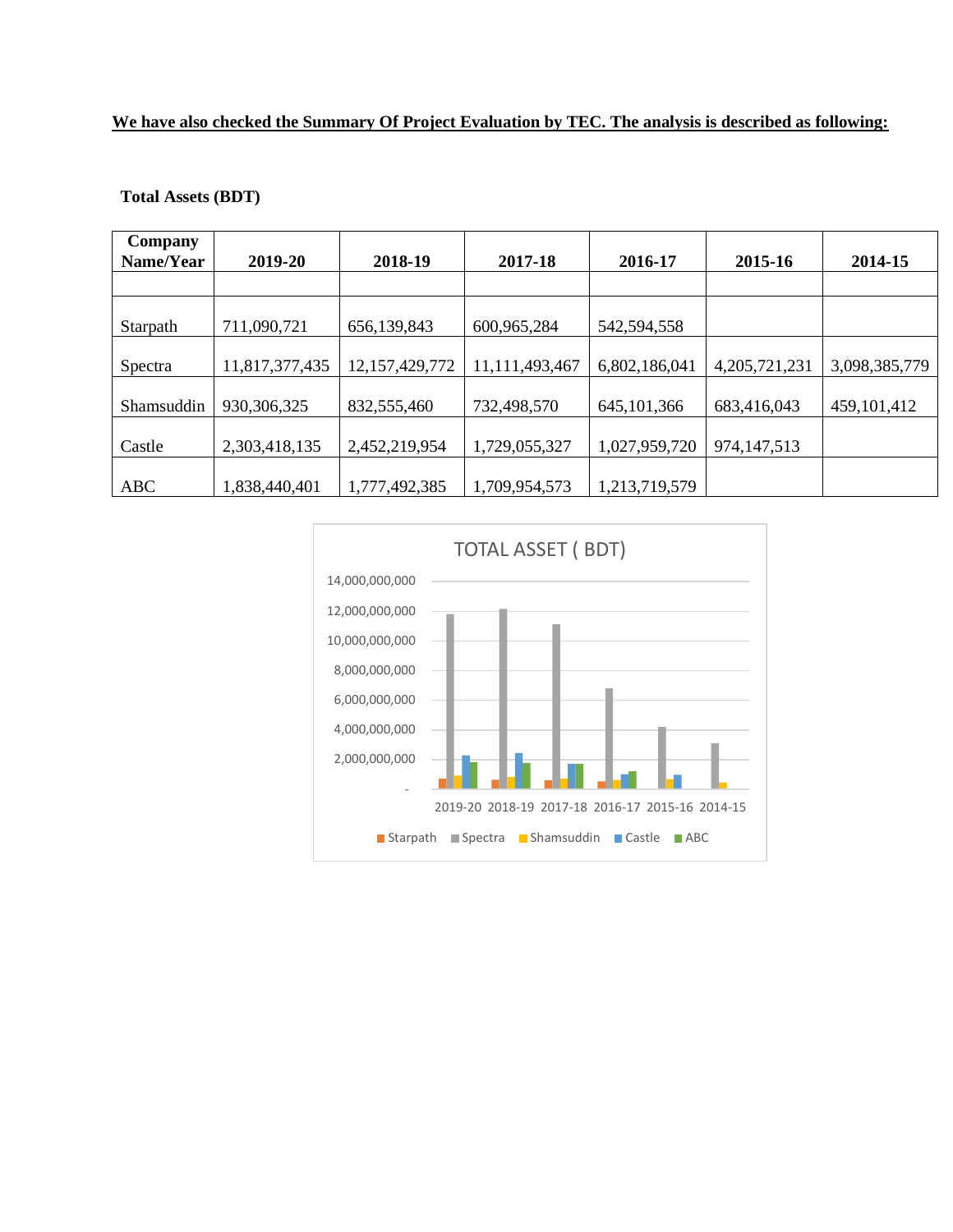## **Total Liabilities (BDT)**

| Company<br>Name/Year | 2019-20                  | 2018-19           | 2017-18           | 2016-17           | 2015-16           | 2014-15      |
|----------------------|--------------------------|-------------------|-------------------|-------------------|-------------------|--------------|
|                      |                          |                   |                   |                   |                   |              |
| Starpath             | 258,500,094              | 259,842,035       | 256,185,035       | 247,630,870       |                   |              |
| Spectra              | 4,695,592,43<br>$\theta$ | 6,166,337,13<br>3 | 6,570,208,59<br>9 | 3,690,274,30<br>8 | 1,988,941,63<br>8 | 1,282,183,58 |
| Shamsuddin           | 132,387,775              | 42,285,730        | 15,835,955        | 115,493,948       | 248,890,616       | 98,656,005   |
| Castle               | 1,905,310,60<br>$\theta$ | 2,056,429,48<br>5 | 1,431,553,36<br>6 | 833,865,938       | 793,318,549       |              |
| <b>ABC</b>           | 1,706,680,47<br>8        | 1,257,721,31<br>6 | 872,040,216       | 674, 109, 770     |                   |              |

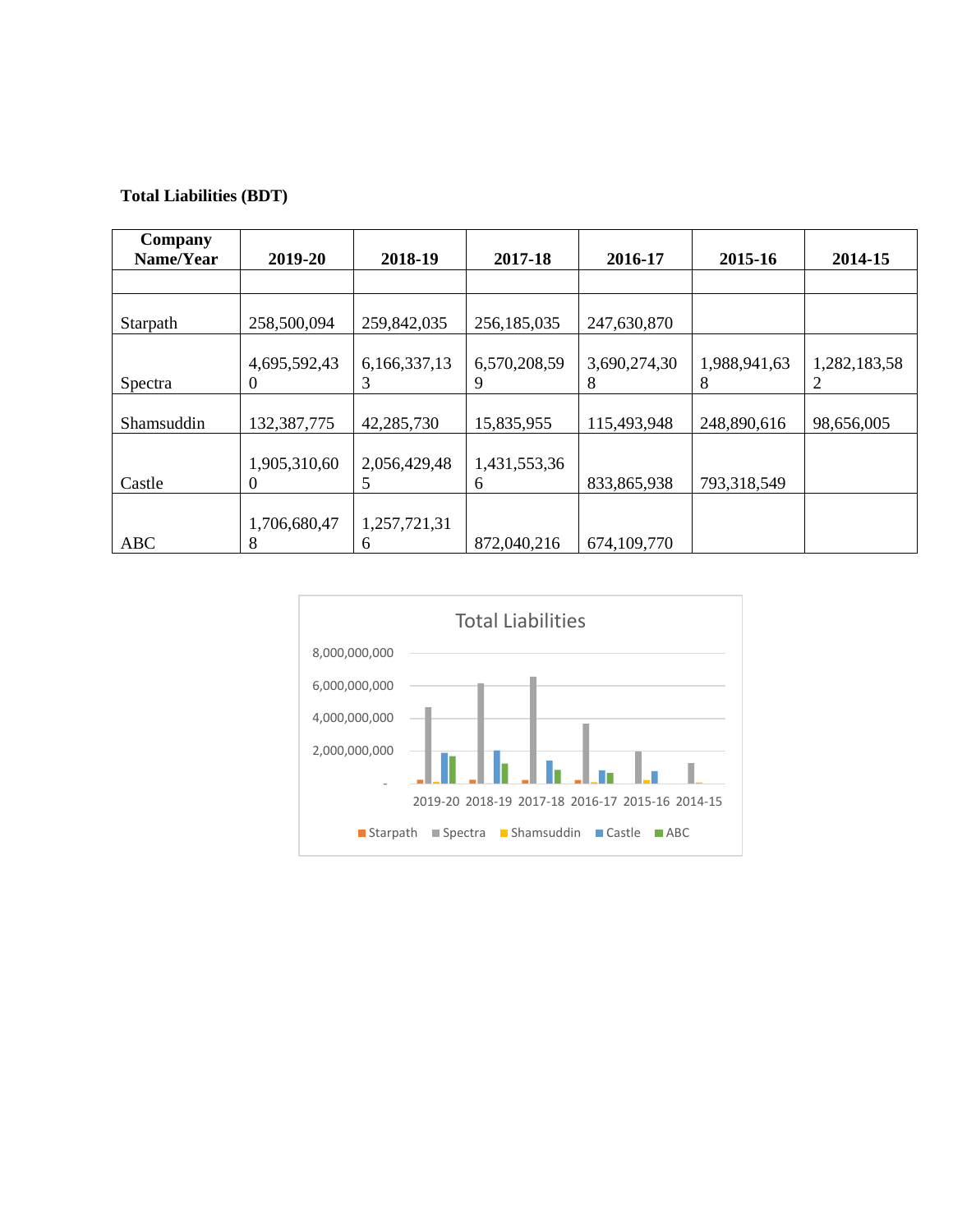|  | <b>Net Worth (BDT)</b> |  |
|--|------------------------|--|
|--|------------------------|--|

| Company<br>Name/Year | 2019-20       | 2018-19           | 2017-18       | 2016-17       | 2015-16           | 2014-15      |
|----------------------|---------------|-------------------|---------------|---------------|-------------------|--------------|
|                      |               |                   |               |               |                   |              |
| Starpath             | 452,590,627   | 396,297,808       | 344,780,249   | 294,963,688   |                   |              |
| Spectra              | 7,121,785,005 | 5,991,092,63<br>9 | 4,541,284,868 | 3,111,911,733 | 2,216,779,59<br>3 | 1,816,202,19 |
| Shamsuddin           | 797,918,550   | 790,269,730       | 716,662,615   | 529,607,418   | 434,525,427       | 360,445,407  |
| Castle               | 398, 107, 535 | 395,790,469       | 297,501,961   | 194,093,782   | 180,828,964       |              |
| <b>ABC</b>           | 131,759,923   | 519,771,069       | 837,914,357   | 539,609,809   |                   |              |

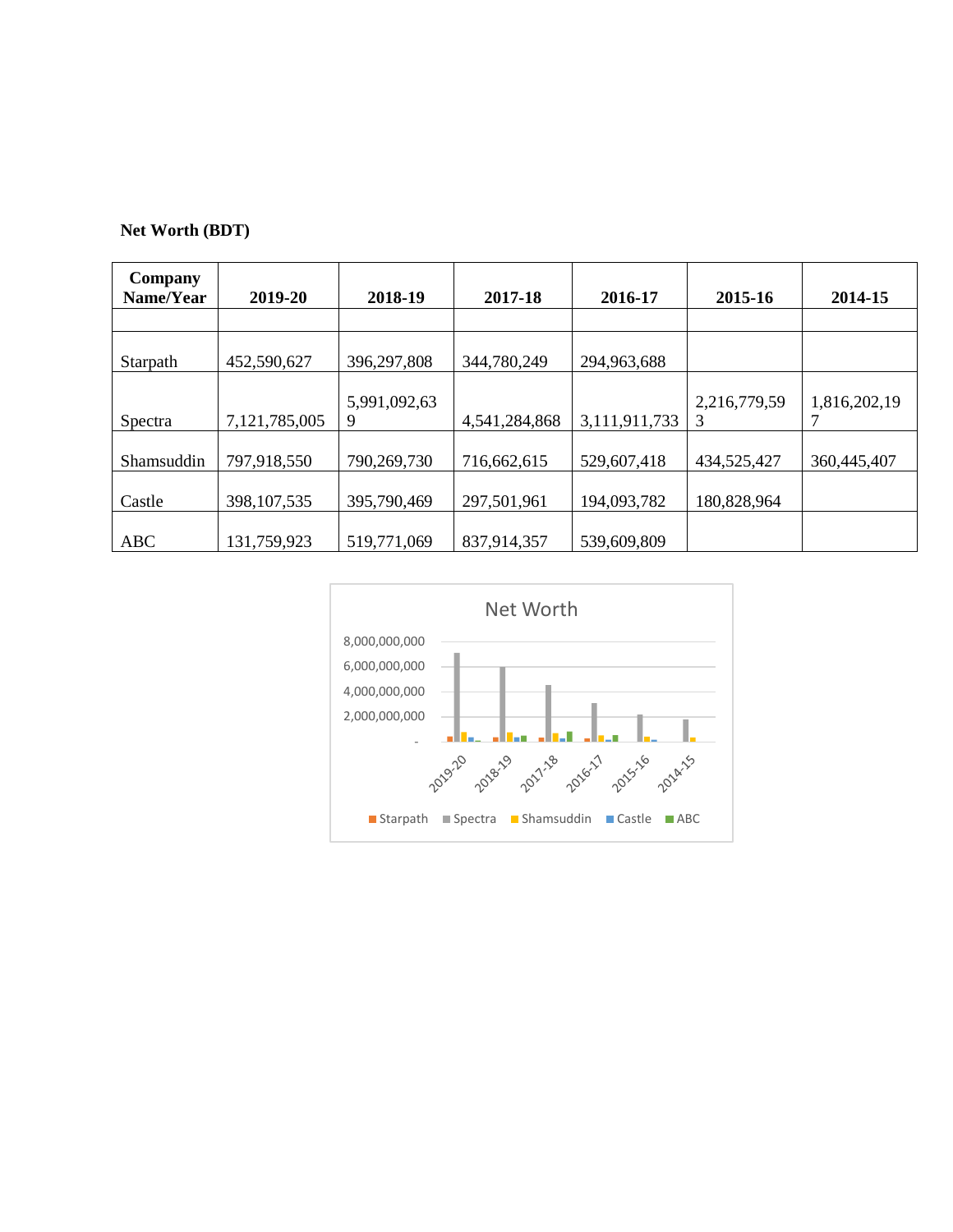| Company<br>Name/Year | 2019-20       | 2018-19           | 2017-18           | 2016-17           | 2015-16       | 2014-15       |
|----------------------|---------------|-------------------|-------------------|-------------------|---------------|---------------|
|                      |               |                   |                   |                   |               |               |
| Starpath             | 647,269,617   | 597,626,317       | 544,778,534       | 516,264,133       |               |               |
| Spectra              | 8,794,760,592 | 8,922,906,35<br>5 | 7,834,533,93<br>4 | 3,923,358,52<br>2 | 2,517,335,78  | 1,877,244,568 |
| Shamsuddin           | 767,874,471   | 683,139,472       | 641, 355, 157     | 590,576,302       | 628,191,600   | 430,397,191   |
| Castle               | 1,972,156,129 | 2,287,192,41      | 1,594,301,40<br>3 | 989,184,860       | 930, 307, 007 |               |
| <b>ABC</b>           | 351,704,158   | 348,895,909       | 1,255,376,39      | 806,903,441       |               |               |

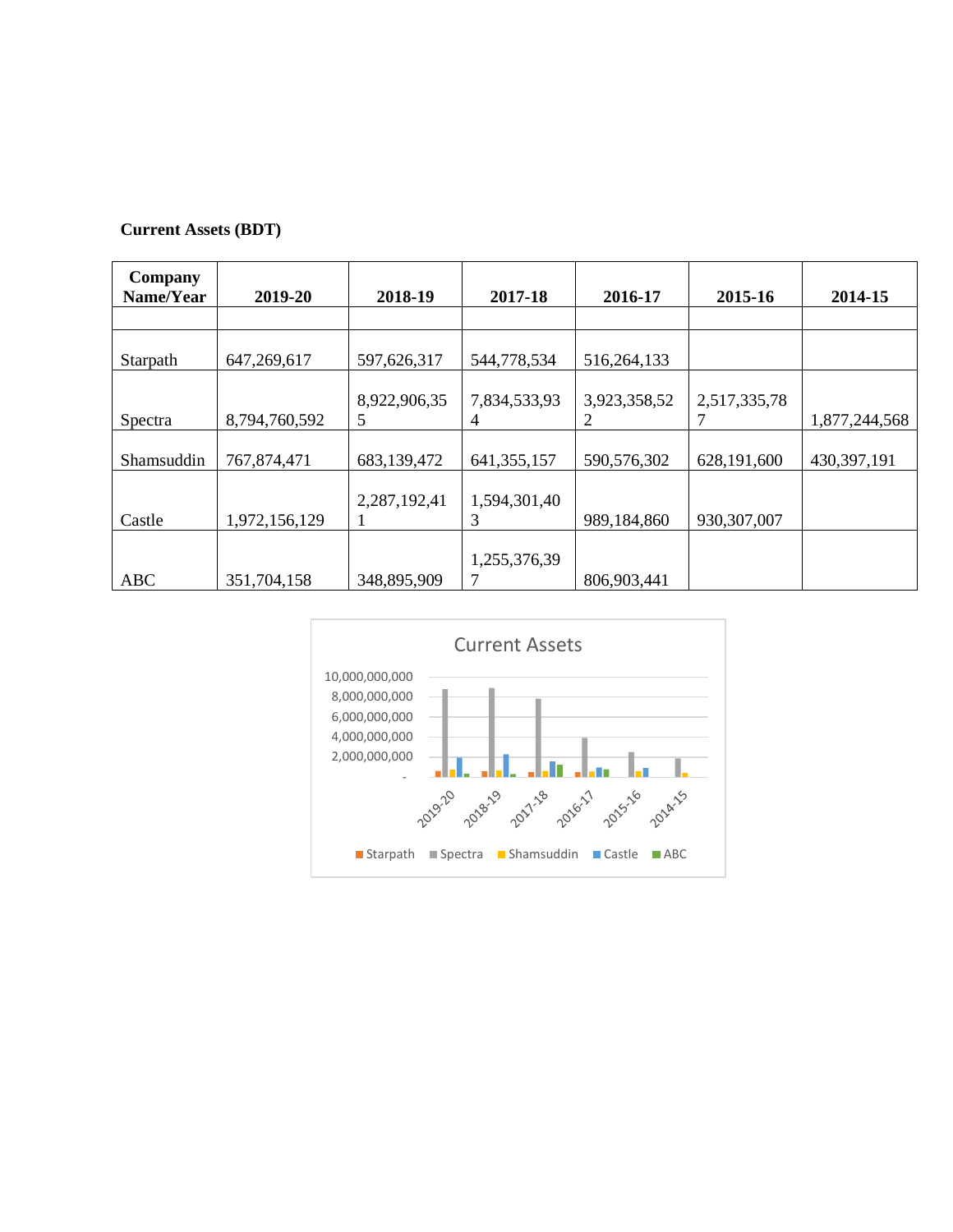| Company<br>Name/Year | 2019-20       | 2018-19           | 2017-18           | 2016-17           | 2015-16           | 2014-15           |
|----------------------|---------------|-------------------|-------------------|-------------------|-------------------|-------------------|
|                      |               |                   |                   |                   |                   |                   |
| <b>Starpath</b>      | 221,072,412   | 246,198,389       | 256,185,035       | 247,630,870       |                   |                   |
| <b>Spectra</b>       | 4,695,592,430 | 6,166,337,13<br>3 | 6,570,208,59<br>9 | 3,690,274,30<br>8 | 1,925,102,78<br>3 | 1,090,341,03<br>5 |
| <b>Shamsuddin</b>    | 8,496,106     | 2,934,570         | 15,835,955        | 84,664,570        | 80,897,441        | 1,248,690         |
| <b>Castle</b>        | 1,905,310,600 | 2,056,429,48<br>5 | 1,431,553,36<br>6 | 833,865,938       | 793,318,549       |                   |
| <b>ABC</b>           | 1,610,053,678 | 1,192,629,44<br>6 | 872,040,216       | 674, 109, 770     |                   |                   |

## **Current Liabilities (BDT)**

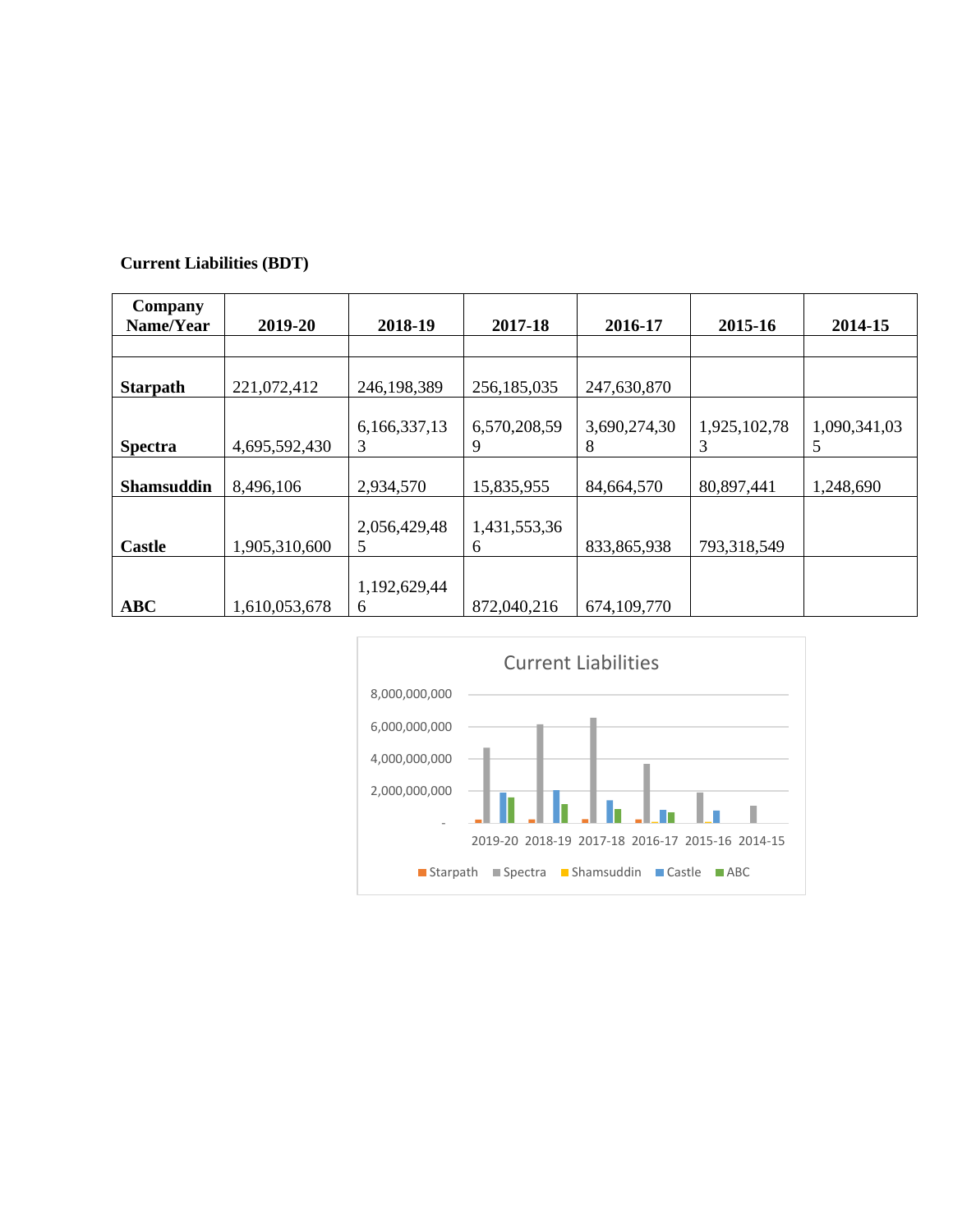## **Working Capital (BDT)**

| Company<br>Name/Year | 2019-20       | 2018-19       | 2017-18       | 2016-17       | 2015-16     | 2014-15     |
|----------------------|---------------|---------------|---------------|---------------|-------------|-------------|
|                      |               |               |               |               |             |             |
| Starpath             | 426, 197, 205 | 351,427,928   | 288,593,499   | 268, 633, 263 |             |             |
| Spectra              | 4,099,168,162 | 2,756,569,222 | 1,264,325,335 | 233,084,214   | 592,233,004 | 786,903,533 |
| Shamsuddin           | 759,378,365   | 680,204,902   | 625,519,202   | 505,911,732   | 547,294,159 | 429,148,501 |
| Castle               | 66,845,529    | 230,762,926   | 162,748,037   | 155,318,922   | 136,988,458 |             |
|                      |               |               |               |               |             |             |
| <b>ABC</b>           | 1,258,349,520 | 843,733,537   | 383,336,181   | 132,793,671   |             |             |

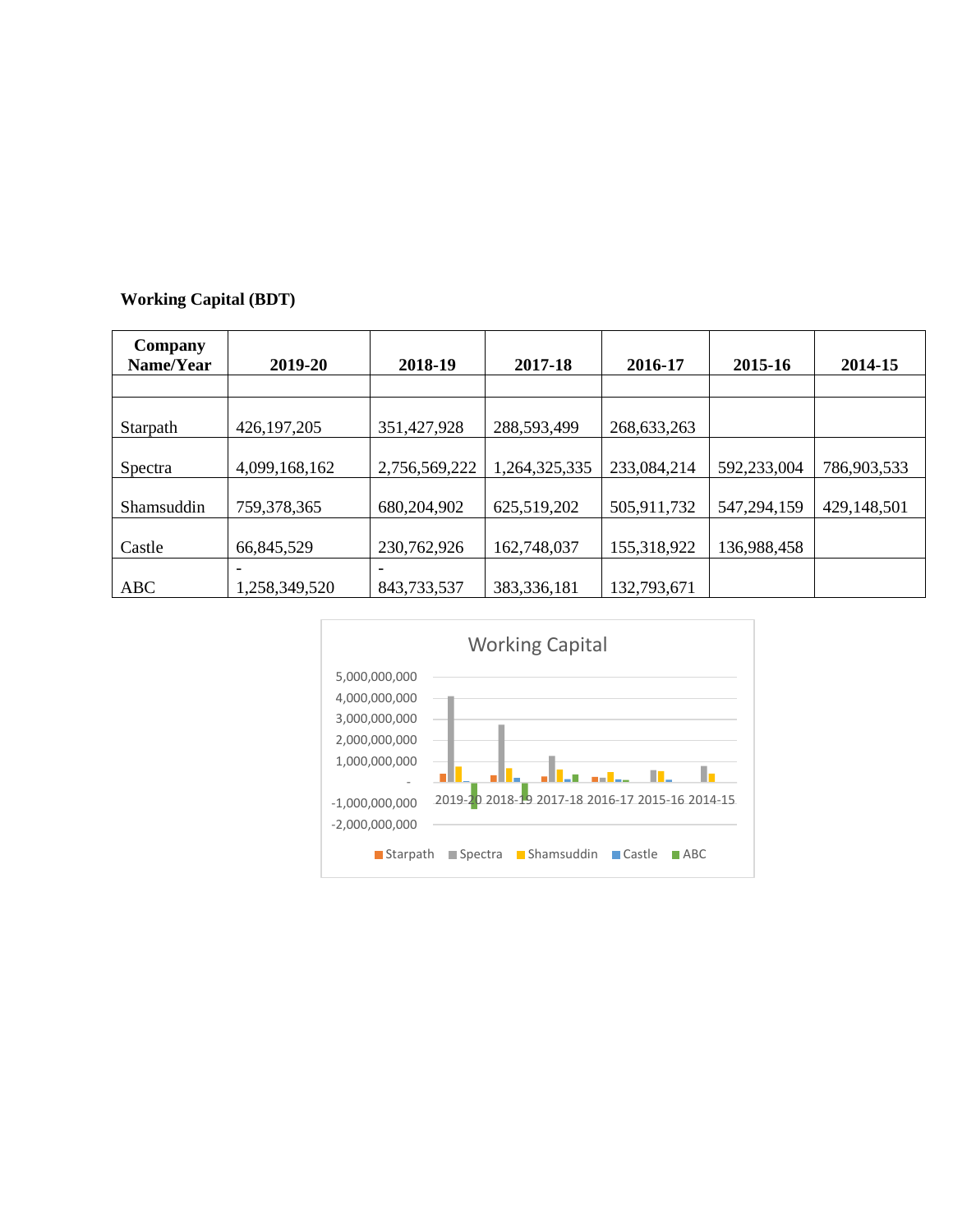## **Total Revenue (BDT)**

| Company<br>Name/Yea |                |               |               |                   |              |              |
|---------------------|----------------|---------------|---------------|-------------------|--------------|--------------|
| r                   | 2019-20        | 2018-19       | 2017-18       | 2016-17           | 2015-16      | 2014-15      |
|                     |                |               |               |                   |              |              |
| Starpath            | 826,379,400    | 751,254,000   | 627,580,000   | 567,590,000       |              |              |
|                     |                | 11,484,157,40 |               | 6,509,092,07      | 3,822,359,45 | 3,016,045,42 |
| Spectra             | 10,863,781,167 |               | 9,961,420,584 |                   | 5            |              |
| Shamsuddi<br>n      | 369, 124, 214  | 741,640,604   | 1,285,473,764 | 654,380,089       | 487,526,676  | 433,914,950  |
| Castle              | 1,266,613,631  | 3,484,752,227 | 1,700,465,546 | 1,121,779,42<br>4 | 871,489,422  |              |
| <b>ABC</b>          | 260,436,534    | 658,370,315   | 78,119,916    | 9,275,192         |              |              |

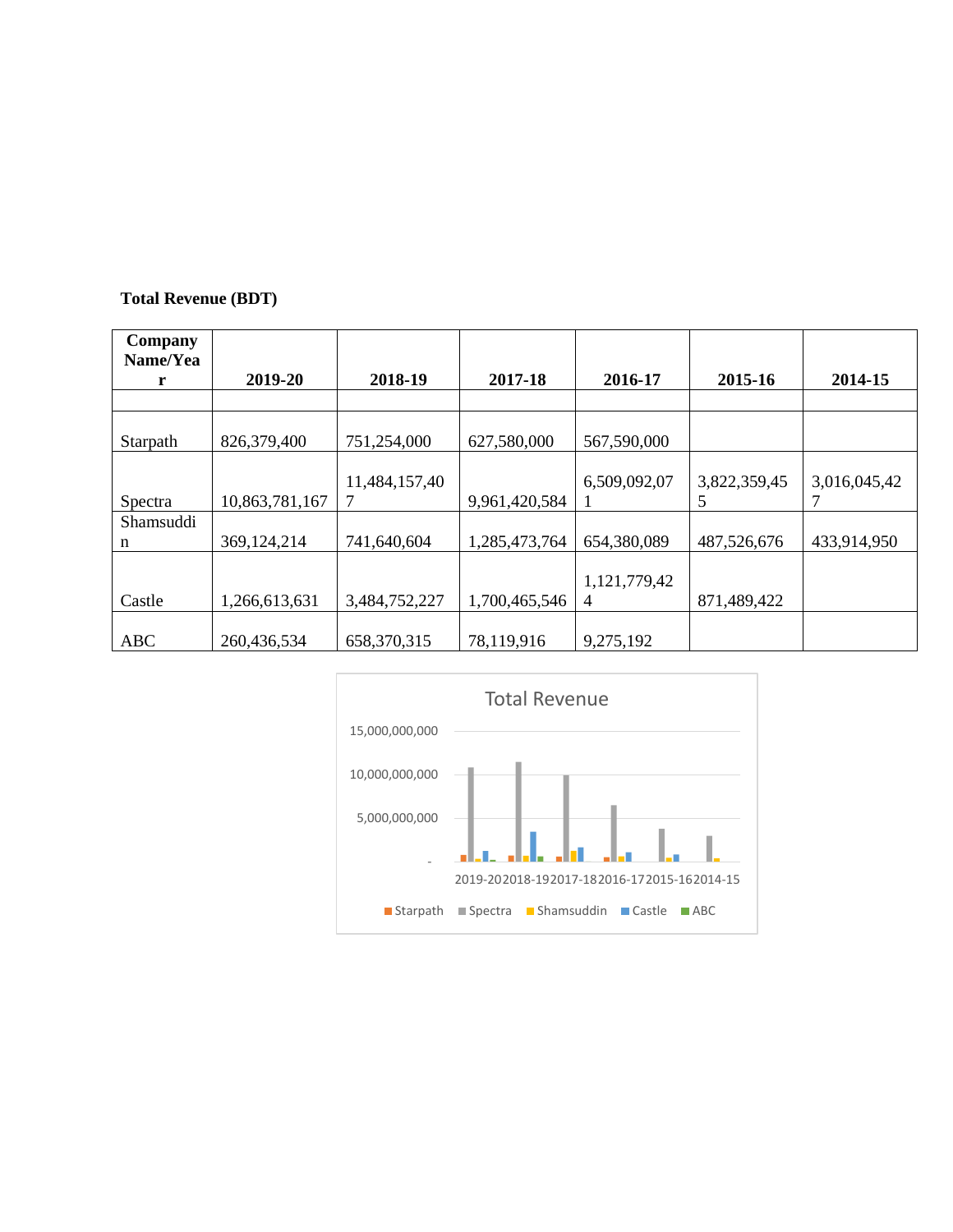|  | Profit before Tax (BDT) |  |  |  |
|--|-------------------------|--|--|--|
|--|-------------------------|--|--|--|

| Company<br>Name/Year | 2019-20       | 2018-19       | 2017-18       | 2016-17       | 2015-16     | 2014-15       |
|----------------------|---------------|---------------|---------------|---------------|-------------|---------------|
|                      |               |               |               |               |             |               |
| Starpath             | 94, 111, 789  | 89,080,259    | 76,802,501    | 65,616,640    |             |               |
| Spectra              | 1,709,332,817 | 2,330,021,295 | 2,121,192,102 | 1,322,695,725 | 585,001,223 | 463, 121, 528 |
| Shamsuddin           | 93,499,164    | 187,902,534   | 181,891,712   | 84, 563, 239  | 67,624,301  | 55,834,468    |
| Castle               | 3,564,718     | 151,213,089   | 159,089,507   | 20,407,411    | 7,212,691   |               |
| <b>ABC</b>           | 13,615,203    | 77,437,724    | 78,119,916    | 9,275,192     |             |               |

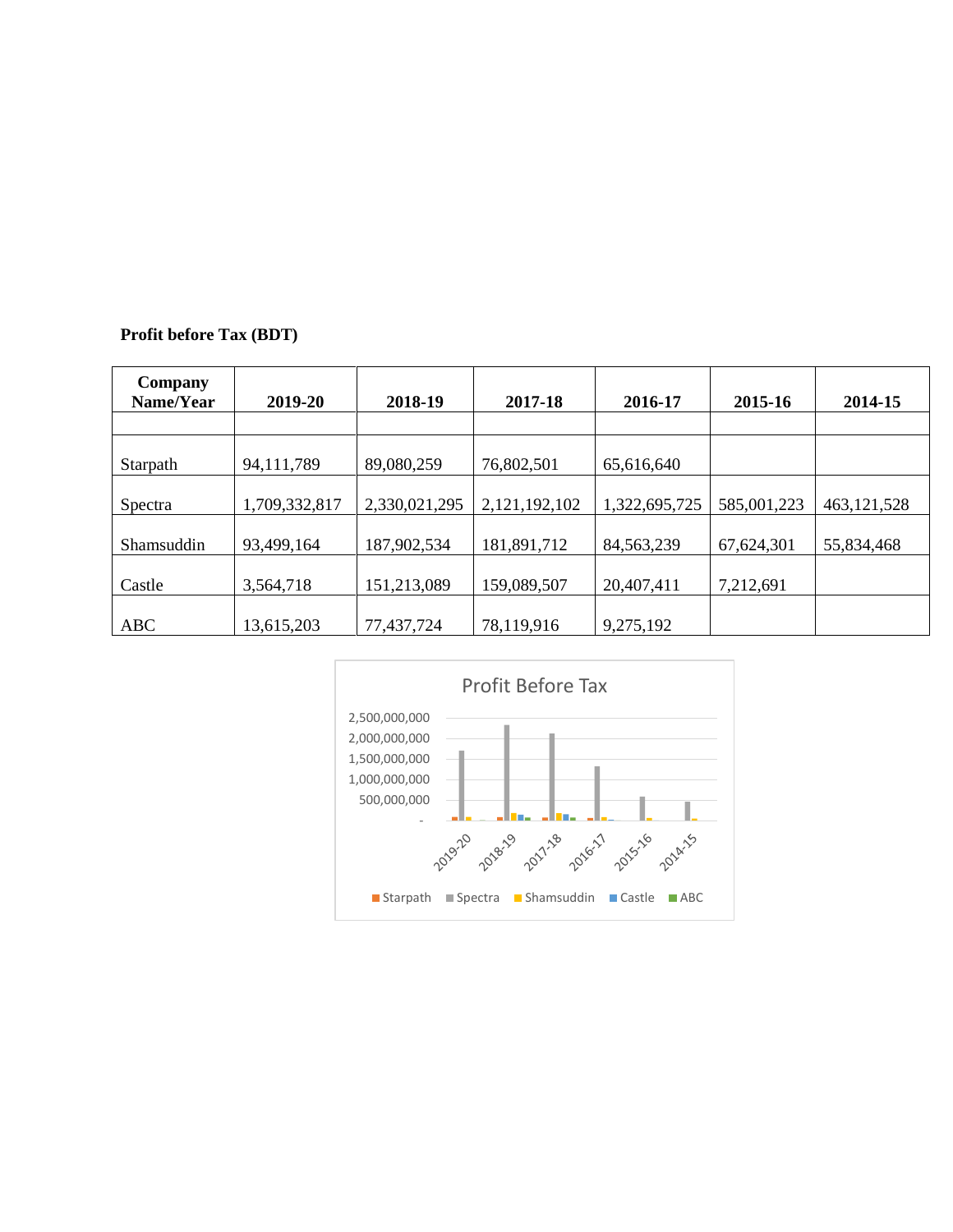# **Profit after Tax (BDT)**

| Company<br>Name/Year | 2019-20       | 2018-19       | 2017-18       | 2016-17     | 2015-16     | 2014-15       |
|----------------------|---------------|---------------|---------------|-------------|-------------|---------------|
| Starpath             | 52,792,819    | 51, 517, 559  | 49,816,561    | 48,588,940  |             |               |
| Spectra              | 1,131,634,387 | 1,449,135,766 | 1,364,049,901 | 859,752,221 | 380,250,795 | 463, 121, 528 |
| Shamsuddin           | 56,325,572    | 139,076,434   | 109,135,027   | 52,852,024  | 42,270,000  | 55,834,468    |
| Castle               | 3,564,718     | 98,288,508    | 103,408,180   | 13,264,817  | 4,688,249   |               |
| <b>ABC</b>           | 13,615,203    | 77,437,724    | 78,119,916    | 9,275,192   |             |               |

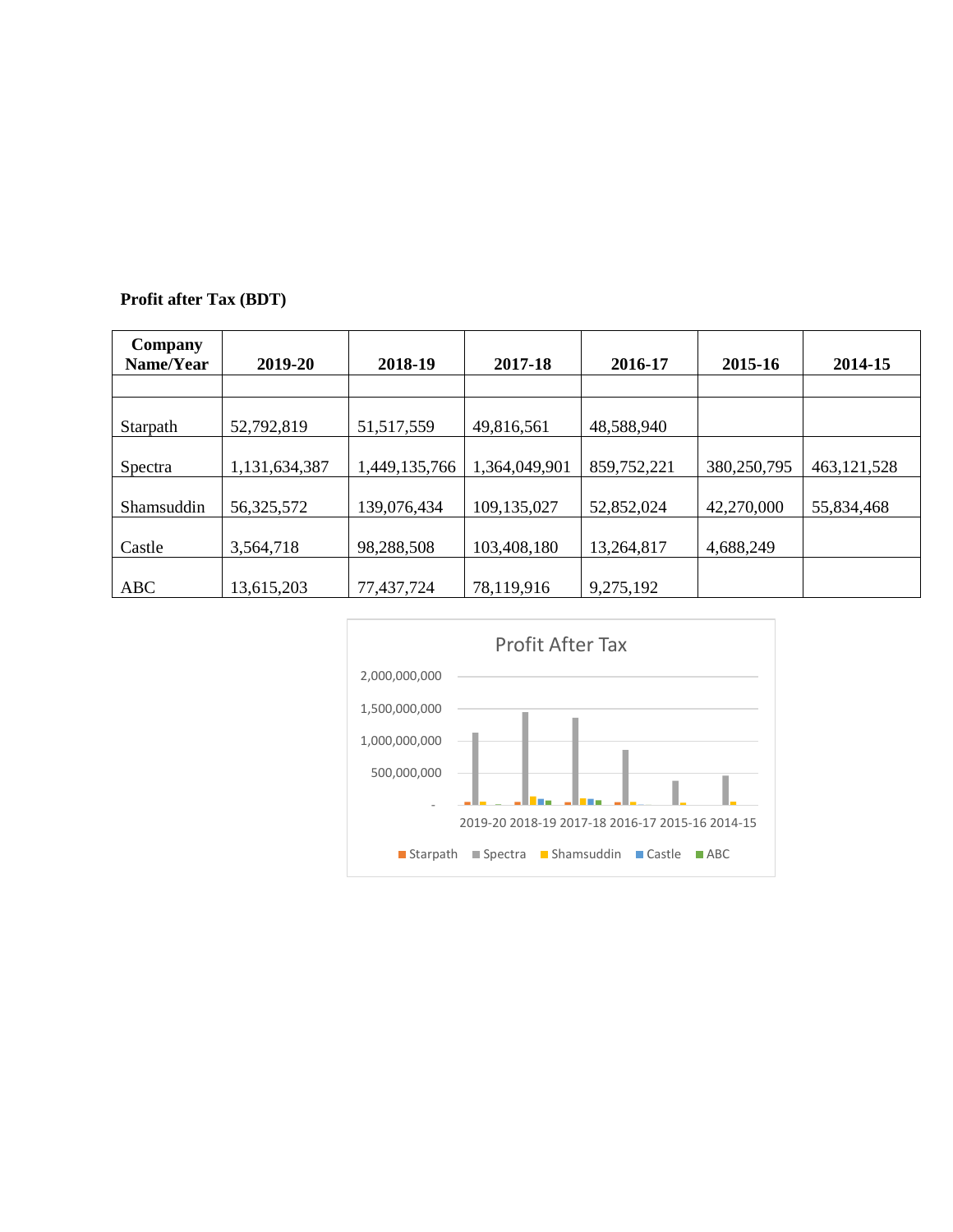| Company<br>Name/Year | 2019-20  | 2018-19   | 2017-18  | 2016-17 | 2015-16 | 2014-15   |
|----------------------|----------|-----------|----------|---------|---------|-----------|
|                      |          |           |          |         |         |           |
| <b>Starpath</b>      | 282.04%  | 233.64%   | 205.18%  | 201.21% |         |           |
| <b>Spectra</b>       | 185.85%  | 144.09%   | 118.90%  | 105.03% | 130.76% | 172.17%   |
| <b>Shamsuddin</b>    | 5507.25% | 15650.08% | 3139.26% | 412.90% | 503.92% | 17203.65% |
| <b>Castle</b>        | 82.32%   | 94.21%    | 71.60%   | 55.54%  | 46.84%  |           |
| ABC                  | 21.84%   | 29.25%    | 143.96%  | 119.70% |         |           |

# **Acid Test Ratio (ATR)**

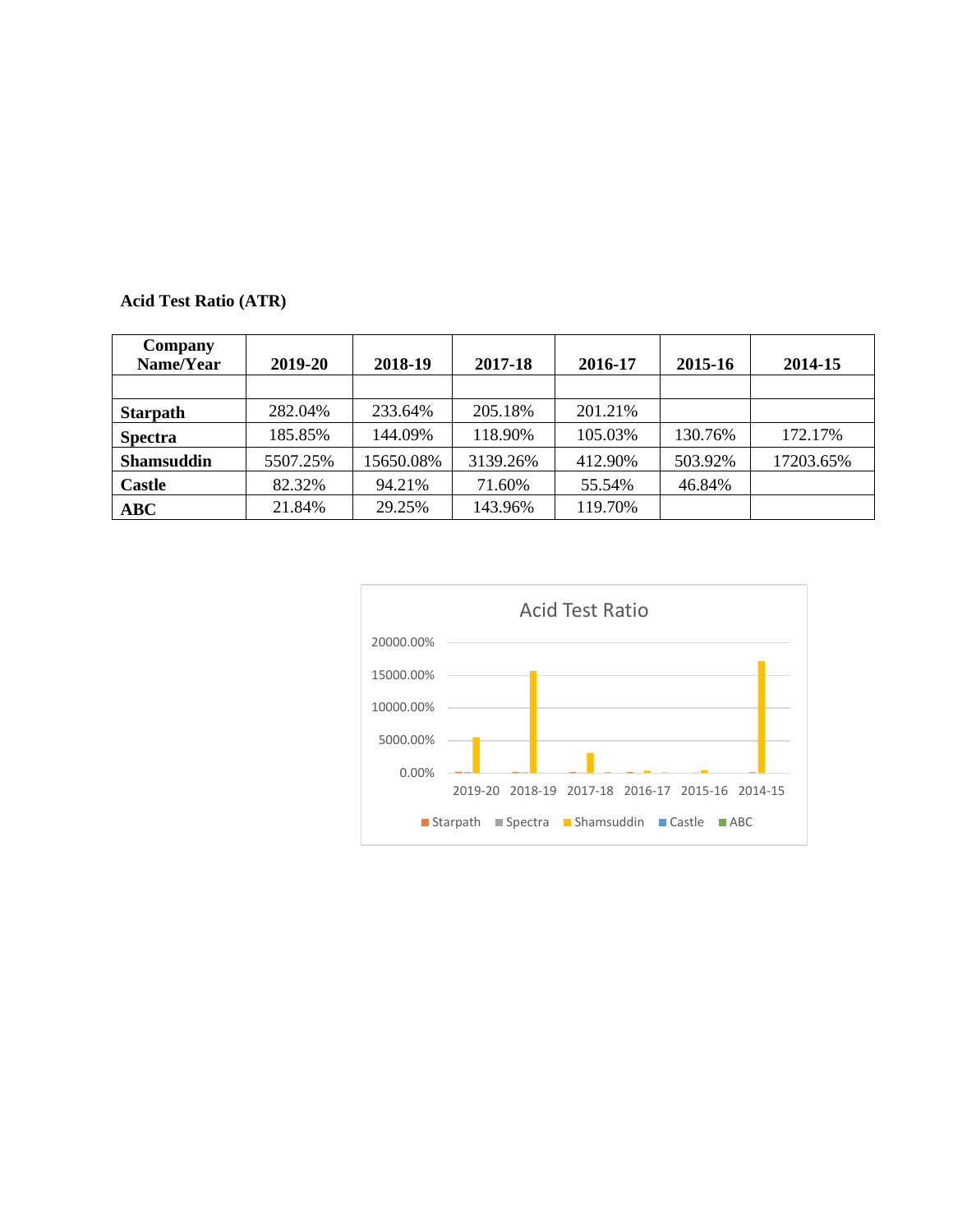# **Return on Assets (ROA)**

| <b>Company Name/Year</b> | 2019-20 | 2018-19 | 2017-18 | 2016-17 | 2015-16 | 2014-15 |
|--------------------------|---------|---------|---------|---------|---------|---------|
|                          |         |         |         |         |         |         |
| <b>Starpath</b>          | 0.07    | 0.08    | 0.08    | 0.09    |         |         |
| <b>Spectra</b>           | 0.10    | 0.12    | 0.12    | 0.13    | 0.09    | 0.15    |
| <b>Shamsuddin</b>        | 0.06    | 0.17    | 0.15    | 0.08    | 0.06    | 0.12    |
| <b>Castle</b>            | 0.00    | 0.04    | 0.06    | 0.01    | 0.00    |         |
| ABC                      | 0.01    | 0.04    | 0.05    | 0.01    |         |         |

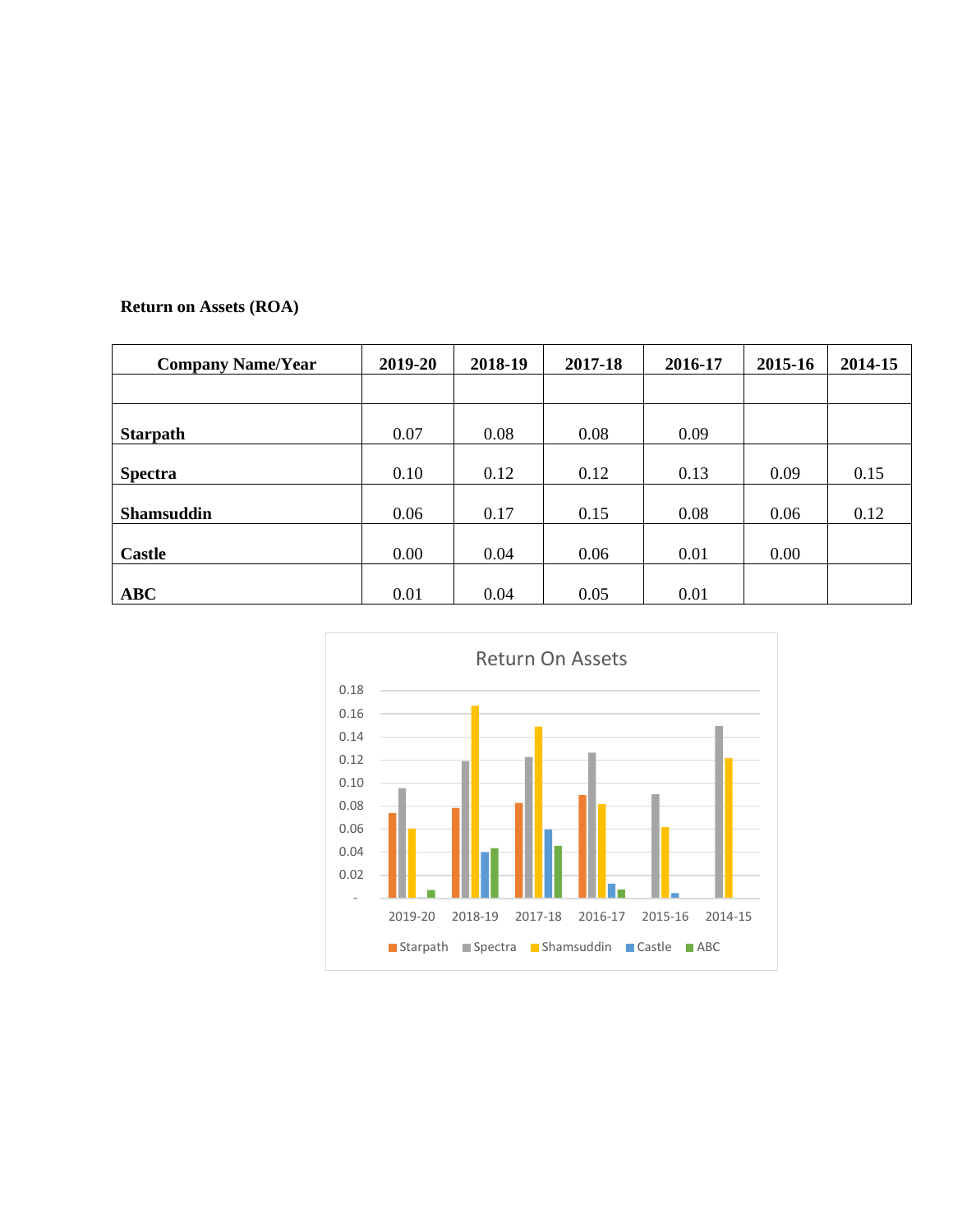#### **GP Ratio**

| Company<br>Name/Year | 2019-20 | 2018-19 | 2017-18 | 2016-17 | 2015-16 | 2014-15 |
|----------------------|---------|---------|---------|---------|---------|---------|
|                      |         |         |         |         |         |         |
| <b>Starpath</b>      | 19.00%  | 19.62%  | 14.00%  | 14.00%  |         |         |
| <b>Spectra</b>       | 24.76%  | 29.95%  | 32.34%  | 31.39%  | 25.97%  | 27.69%  |
| <b>Shamsuddin</b>    | 25.33%  | 25.34%  | 26.96%  | 20.56%  | 22.96%  | 19.62%  |
| <b>Castle</b>        | 21.78%  | 20.05%  | 21.50%  | 18.14%  | 18.27%  |         |
| ABC                  | 22.94%  | 20.26%  | 18.68%  | 20.52%  |         |         |

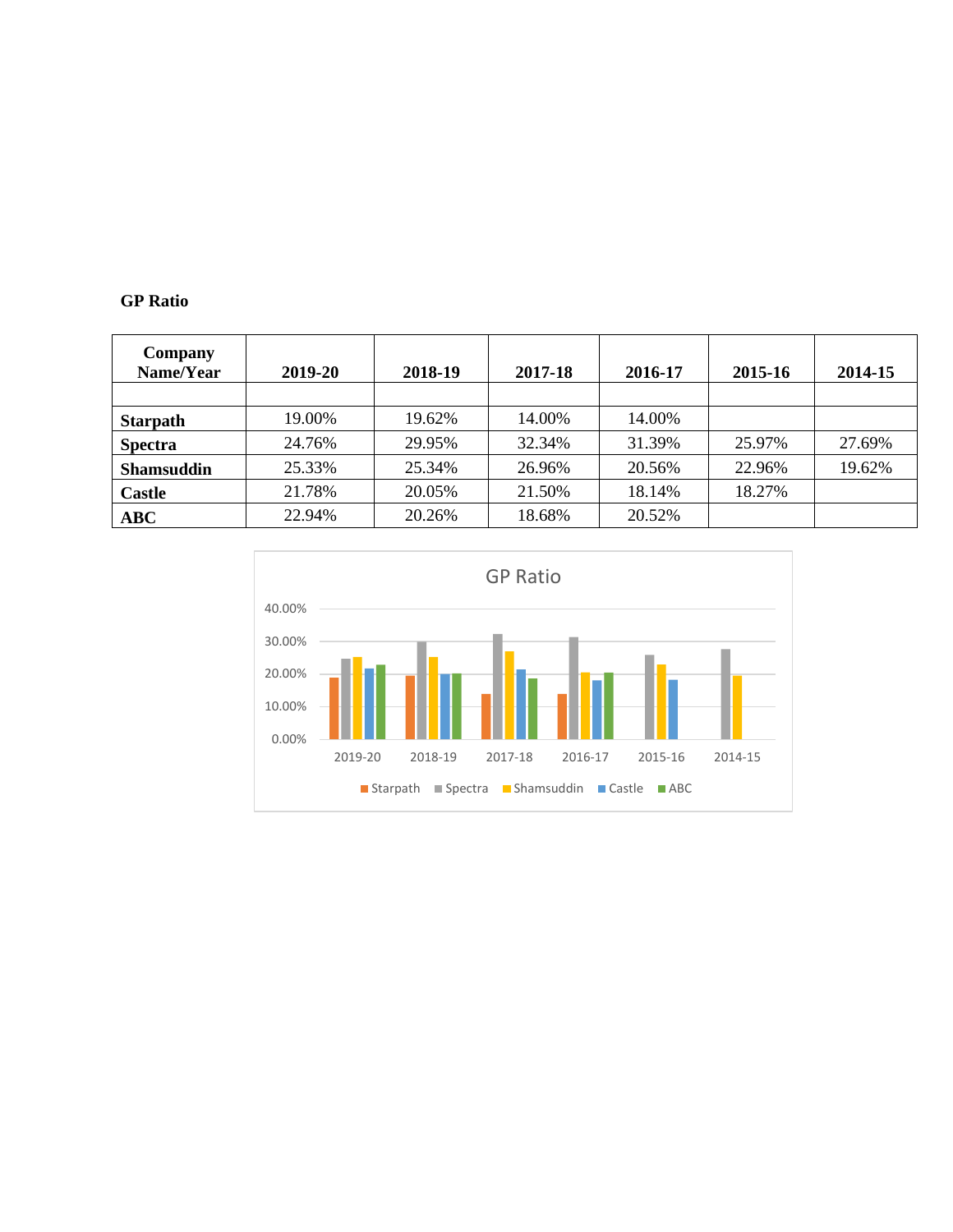#### **EVALUAITON SUMMARY :**

| Starpath       | Castle         | Shamsuddin     | <b>ABC</b>     | Spectra        | <b>COMPANY NAME</b>                 |
|----------------|----------------|----------------|----------------|----------------|-------------------------------------|
| $\mathbf{1}$   | $\overline{4}$ | $\overline{2}$ | 3              | 5              | TOTAL ASSET                         |
| 4              | $\overline{c}$ | 5              | 3              | 1              | TOTAL LIABILITIES                   |
| 3              | $\overline{c}$ | 4              | 1              | 5              | NET WORTH                           |
| $\overline{c}$ | 4              | 3              | 1              | 5              | <b>CURRENT ASSET</b>                |
| 4              | $\overline{c}$ | 5              | 3              | 1              | <b>CURRENT LIABILITIES</b>          |
| 3              | $\overline{c}$ | 4              | 1              | 5              | WORKING CAPITAL                     |
| 3              | 4              | 2              | $\mathbf{1}$   | 5              | TOTAL REVENUE                       |
| $\overline{c}$ | 3              | 4              | 1              | 5              | PROFIT BEFORE TAX                   |
| $\overline{c}$ | 3              | 4              | 1              | 5              | PROFIT AFTER TAX                    |
| 4              | $\overline{c}$ | 5              | 1              | 3              | ACID TEST RATIO                     |
| 3              | $\mathbf{2}$   | $\overline{4}$ | $\mathbf{1}$   | 5              | RETURN ON ASSET                     |
| 1              | 3              | $\overline{4}$ | $\mathfrak{2}$ | 5              | <b>GP RATIO</b>                     |
| $\overline{c}$ | 1              | 5              | 4              | 3              | <b>EXPERIENCE</b><br><b>GENERAL</b> |
| 3              | $\mathbf{1}$   | 2              | 5              | $\overline{4}$ | <b>SPECIFIC EXPERIENCE</b>          |
| 5              | 3              | 4              | $\overline{c}$ | 1              | <b>TECHNICAL</b><br>PERSONNEL       |
| 2.8            | 2.53333        | 3.8            | $\overline{2}$ | 3.86667        | AVERAGE MARK ON<br>ALL ITEM         |
| 3RD            | 4TH            | 2ND            | 5TH            | 1ST            | FINAL POSITION                      |

#### **RECOMMENDATIONS:**

The selection of the contractor will be based on the judgement of the client, after receiving the evaluation report. But, we recommend to give preference to the capacity of the Professional involved in the company while construction, as required for the Complex Site. Also, Before starting the construction, A detail soil Investigation is a must.

The Drawing Submitted for tender process, are well presented, but we didn't find any Signature & Registration Number of any Structural Engineer. Moreover, There is no Authentication from BRTC, BUET even though their name is mentioned in the title box. It is advisable to get Structural design, with duly signed by DPM & BRTC, BUET, during the contract Process with the contractor.